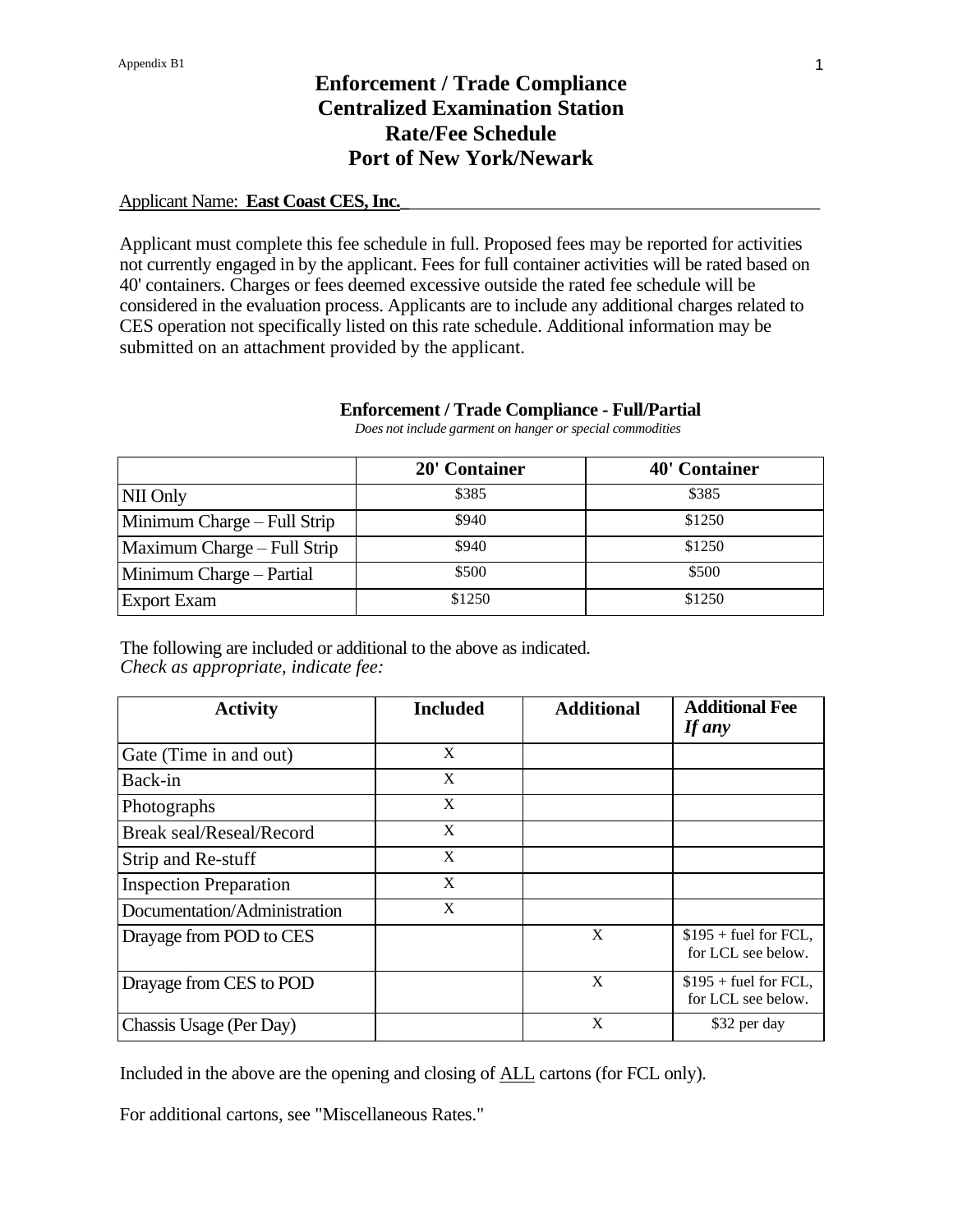Applicant Name: **East Coast CES, Inc**.\_\_\_\_\_\_\_\_\_\_\_\_\_\_\_\_\_\_\_\_\_\_\_\_\_\_\_\_\_\_\_\_\_\_\_\_\_\_\_\_\_\_

Less than Container (LCL) Exams – \$3.75 CWT (minimum the greater of \$40 per pallet or \$100 per exam) + \$9 per carton opened

**LCL Exam Transportation -** Charges are based on weight\*. Deficit rating will be used to calculate inbound transportation charges.

|                                       | Min.          | $1,000-$<br>1,999 lbs.      | $2,000-$<br>4,999 lbs.      | $5,000 -$<br>19,999 lbs.    | Over 20,000<br>lbs.        | Max           |
|---------------------------------------|---------------|-----------------------------|-----------------------------|-----------------------------|----------------------------|---------------|
| New Jersey<br>$-(75$ -mile<br>radius) | $$110 + fuel$ | \$7.50 per<br>$CWT + fuel$  | $$6.50$ per<br>$CWT + fuel$ | $$5.75$ per<br>$CWT + fuel$ | \$3.50 per<br>$CWT + fuel$ | $$699 + fuel$ |
| New York<br>(5 boroughs)              | $$150 + fuel$ | $$8.25$ per<br>$CWT + fuel$ | \$7.00 per<br>$CWT + fuel$  | $$6.05$ per<br>$CWT + fuel$ | \$4.05 per<br>$CWT + fuel$ | $$799 + fuel$ |

\*If actual rate varies from the report weight East Coast CES reserves the right to impose charges based on actual weight.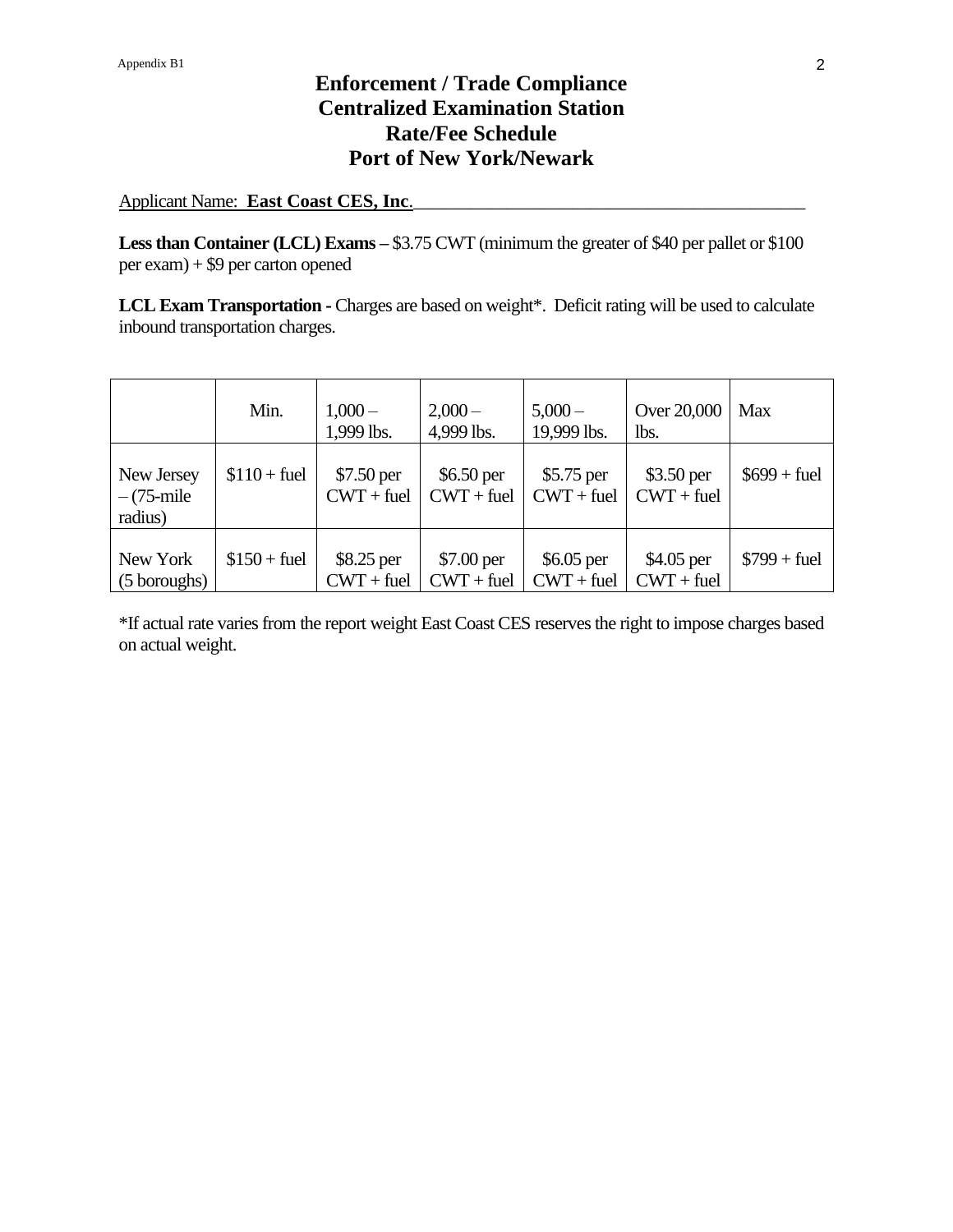### Applicant Name: **East Coast CES, Inc.**

#### **Garments on Hanger (GOH)**

|                       | 20' Container | 40' Container |
|-----------------------|---------------|---------------|
| Minimum Charge        | \$944         | \$1250        |
| <b>Maximum Charge</b> | \$1470        | \$1690        |

#### **Unloading and Re-loading**

Weight Per Piece

| $0-8$ Oz. | $9-16$ Oz. | $17-32$ Oz. | 33-48 Oz. | 49-64 Oz. | $-64$ Oz. |
|-----------|------------|-------------|-----------|-----------|-----------|
| \$0.33    | \$0.33     | \$0.33      | \$0.33    | \$0.33    | \$0.33    |

### **Sorting**

|                                              | Weight Per Piece                           |                                               |                                            |                                              |                                              |  |  |
|----------------------------------------------|--------------------------------------------|-----------------------------------------------|--------------------------------------------|----------------------------------------------|----------------------------------------------|--|--|
| $0-8$ Oz.                                    | $9-16$ Oz.                                 | $17-32$ Oz.                                   | 33-48 Oz.                                  | 49-64 Oz.                                    | $>64$ Oz.                                    |  |  |
| \$85 per labor<br>hour $(2$ hour<br>minimum) | \$85 per labor<br>hour (2 hour<br>minimum) | \$85 per labor<br>hour $(2 hour)$<br>minimum) | \$85 per labor<br>hour (2 hour<br>minimum) | \$85 per labor<br>hour $(2$ hour<br>minimum) | \$85 per labor<br>hour $(2$ hour<br>minimum) |  |  |

Garment on Hanger notes:

- If full container, see "Agriculture CES Full/Partial" for items included in charge.
- If partial container, see "LCL" for items included in charge.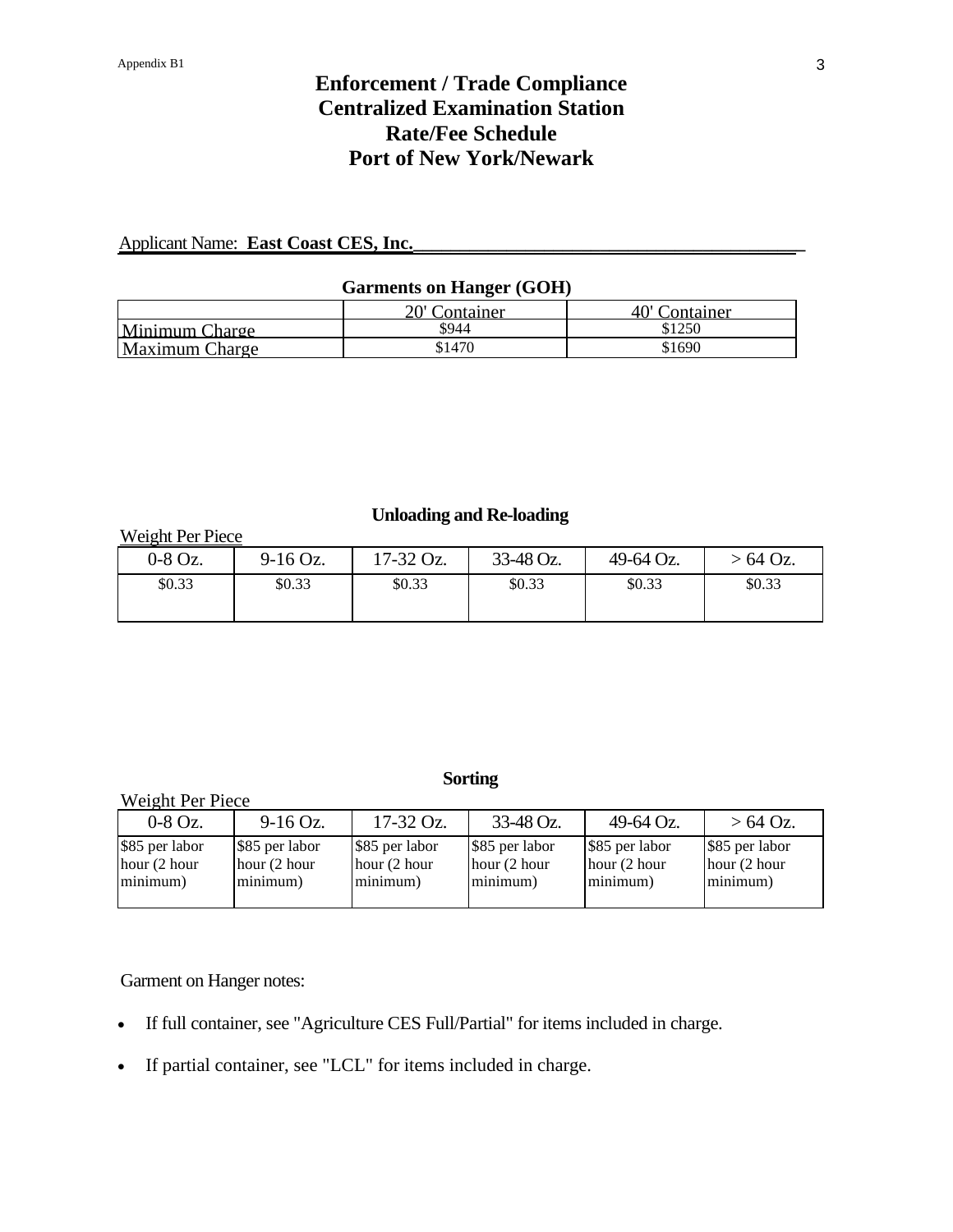#### Applicant Name: **East Coast CES, Inc.**

#### **Miscellaneous Fees**

1. Reefer Cargo Storage

| 40' Full Container with Gen. Set                                      | $$135/day$ (over 5 days $$245/day$ )               |
|-----------------------------------------------------------------------|----------------------------------------------------|
| 40' Full Container without Gen. Set \$135/day (over 5 days \$245/day) |                                                    |
| Fuel                                                                  | Market Rate plus \$25 admin                        |
| LCL                                                                   | $$135/day$ (over 5 days $$245/day$ )               |
| <b>Reefer Monitoring</b>                                              | $$40$ /day                                         |
| Cold Treatment Storage (Pre-pass)                                     | $$135/day$ (over 5 days $$245/day$ ) + \$40 Reefer |
|                                                                       | Monitoring (NO FREE TIME)                          |

# 2. Opening and Closing Charge for Examination

*See "Agriculture Full/Partial" for number included in Basic Rate*

|         | Carton | Crate | Lift van | Bag | Bale | Drum | Pallet |
|---------|--------|-------|----------|-----|------|------|--------|
| Minimum | N/A    | N/A   | N/A      | N/A | N/A  | N/A  | N/A    |
| Maximum | N/A    | N/A   | N/A      | N/A | N/A  | N/A  | N/A    |

3. Sorting/Segregation

Cost per Labor Hour: \$85 per labor hour

### 4. Free Time After Initial Examination by CBP

| 40'<br>Full<br>Container | $20^{\circ}$<br>Full<br>Container | LCL        | 40'<br>Reefer<br>Container | 20'<br>Reefer<br>Container | LCL<br>Reefer | <b>LCL</b><br><b>GOH</b> |
|--------------------------|-----------------------------------|------------|----------------------------|----------------------------|---------------|--------------------------|
| 3 business               | 3 business                        | 3 business | 2 business                 | 2 business                 | 2 business    | 2 business               |
| days                     | days                              | days       | days                       | days                       | days          | days                     |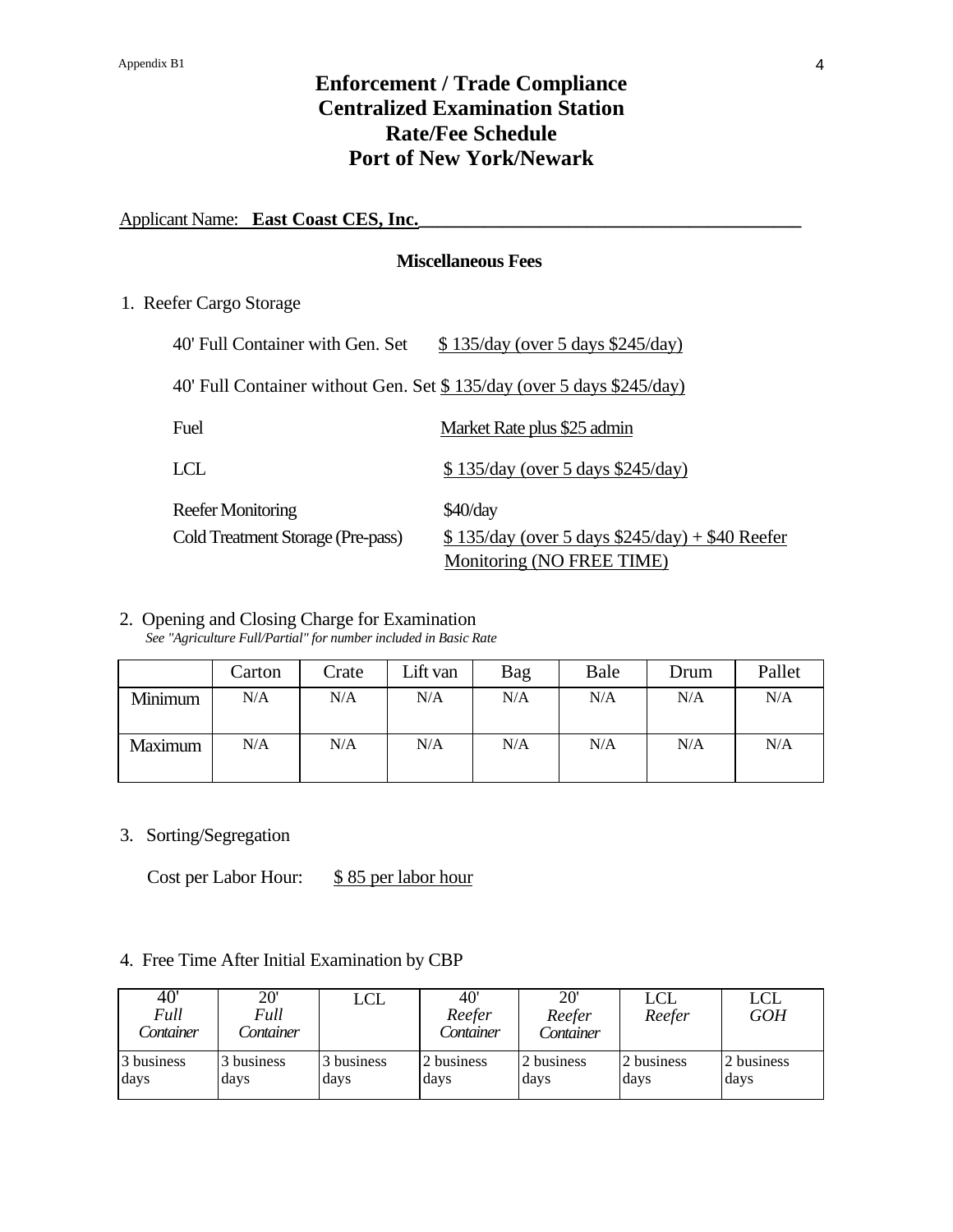### Applicant Name: **East Coast CES, Inc.**

| 5. Storage Charges Per Day After Free Time                            |                                      |
|-----------------------------------------------------------------------|--------------------------------------|
| Full Container (Dry Cargo): (20'/40')                                 | $$135/Day$ (over 5 days $$245/day$ ) |
| LCL (Dry Cargo) per B/L:                                              | $$135/Day$ (over 5 days \$245/day)   |
| Refrigerated Cargo:                                                   |                                      |
| 40' Full Container with Gen. Set                                      | $$135/Day$ (over 5 days $$245/day$ ) |
| 40' Full Container without Gen. Set \$135/Day (over 5 days \$245/day) |                                      |
| Fuel                                                                  | Market plus \$25 admin               |
| <b>Reefer Monitoring</b>                                              | \$40/day                             |
| $\blacksquare$                                                        | $$135/Day$ (over 5 days $$245/day$ ) |

5. Shipment on Government Hold Storage Fee:

| Full Container (Dry Cargo): (20'/40') | $$135/Day$ (over 5 days $$245/day$ )                                  |
|---------------------------------------|-----------------------------------------------------------------------|
| LCL (Dry Cargo) per $B/L$ :           | $$135/Day$ (over 5 days $$245/day$ )                                  |
| Refrigerated Cargo:                   |                                                                       |
| 40' Full Container with Gen. Set      | $$135/Day$ (over 5 days $$245/day$ )                                  |
|                                       | 40' Full Container without Gen. Set \$135/Day (over 5 days \$245/day) |
| Fuel                                  | Market plus \$25 admin                                                |
|                                       | <u>\$135/Day (over 5 days \$245/day)</u>                              |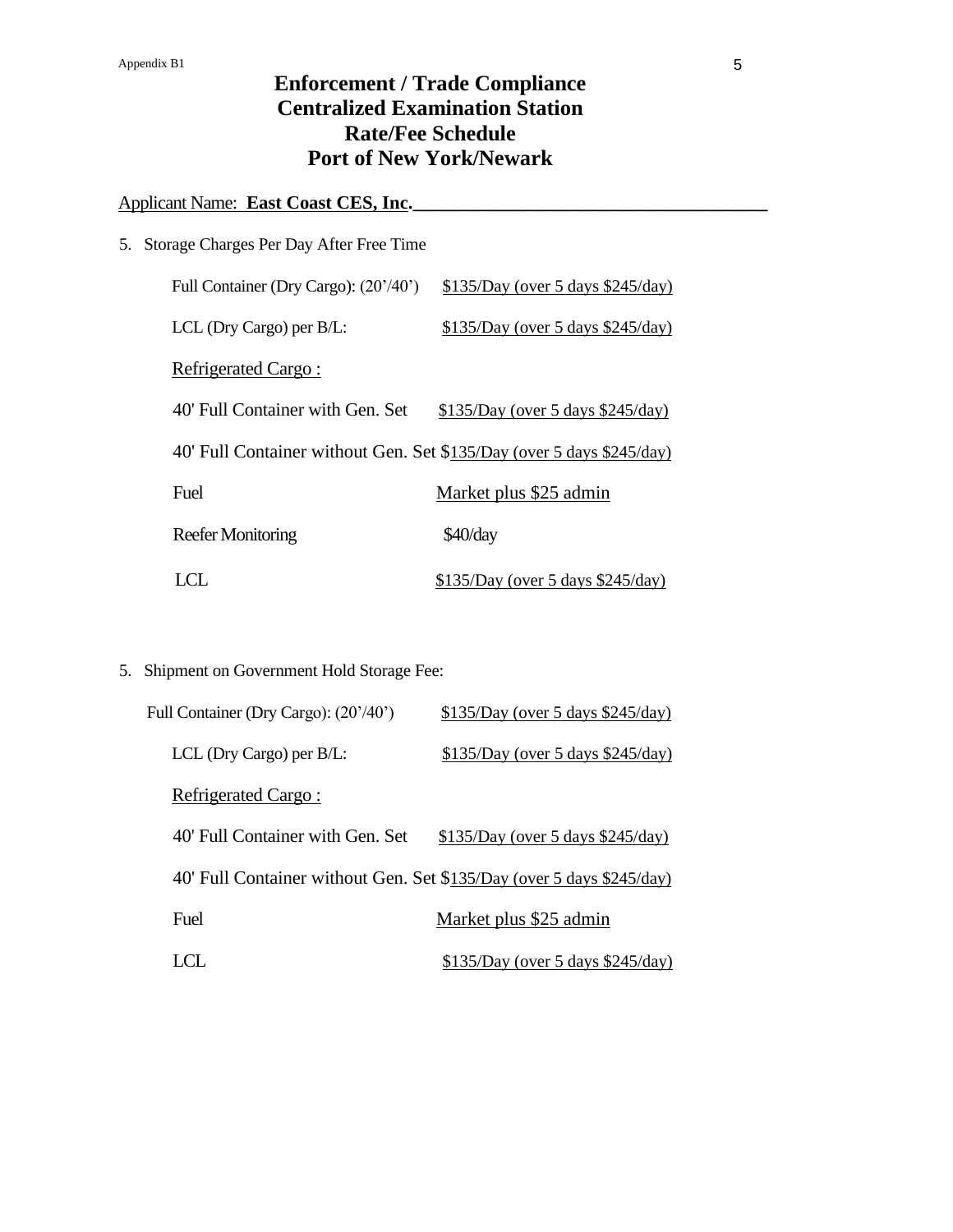#### Applicant Name: **East Coast CES, Inc.**

7. Describe any Additional Charges (Overtime Rates, Weekend/Holiday Rates, etc.)

Facility Fee - \$135 Pier Detention (Driver Wait Fee) - \$80/hour (after 2 free hours, billed in 15-minute increments) Saturday Pick-up - \$150 Holiday Pick-up - \$150 Congestion Surcharge - \$150 (as needed) Chassis Stop-off - \$85 Genset Stop-off - \$85 Driver Attempt - \$85 Hazmat (Dray) - \$75 Hazmat (Exam) - \$95 Fuel – at market (see index) (when applicable) Overtime - \$85/Labor Hour Automobile Surcharge - \$150/Vehicle Clean-up Fee - \$85/Labor Hour Flat Bed Charge - \$825 (dry) and \$925 (reefer) Special Equipment Fee –  $cost + 15\%$ Unusual Cargo/Special Handling Fee - \$85/Labor Hour Chassis Flip Charge - \$280 + fuel Terminal "Peel-off" Charge - \$167/container Credit Card Convenience Fee – 4% GCT – Bayonne (Global) Surcharge - \$50 GCT – NY (NYCT/Howland Hook) - \$150 Fumigation Dray to Vanguard Facility - \$220 + Fuel (each way)

CBP Reimbursable Services Overtime Charge - \$165/hour/container (The above charge is the minimum hourly rate for reimbursable overtime under CBP's Reimbursable Services Program. As this overtime is based on variable demand, the final rate assessed will be determined based on the total number of CBP inspectors used during the overtime period)

Disposal Fee – Rate will be determined by commodity, weight and dimensions, hours of handling needed and any trucking charge.

Document Fee - \$100 per shipment (This fee is assessed in the event the customer requests or requires East Coast CES to complete customs paperwork and bring it to 1100 Raymond Boulevard to receive CBP approval and stamp.

Terminal Requirement Fee – This pass-through charge will be applied for any outstanding terminal charges required to be paid in order to pick up a container at the terminal. The charge will be based on the specific amount determined by the terminal. (Examples include paying terminal drayage, pop and tap inspection fees, etc.)

Blocking and Bracing Fee - \$150 (This fee will only apply if additional blocking and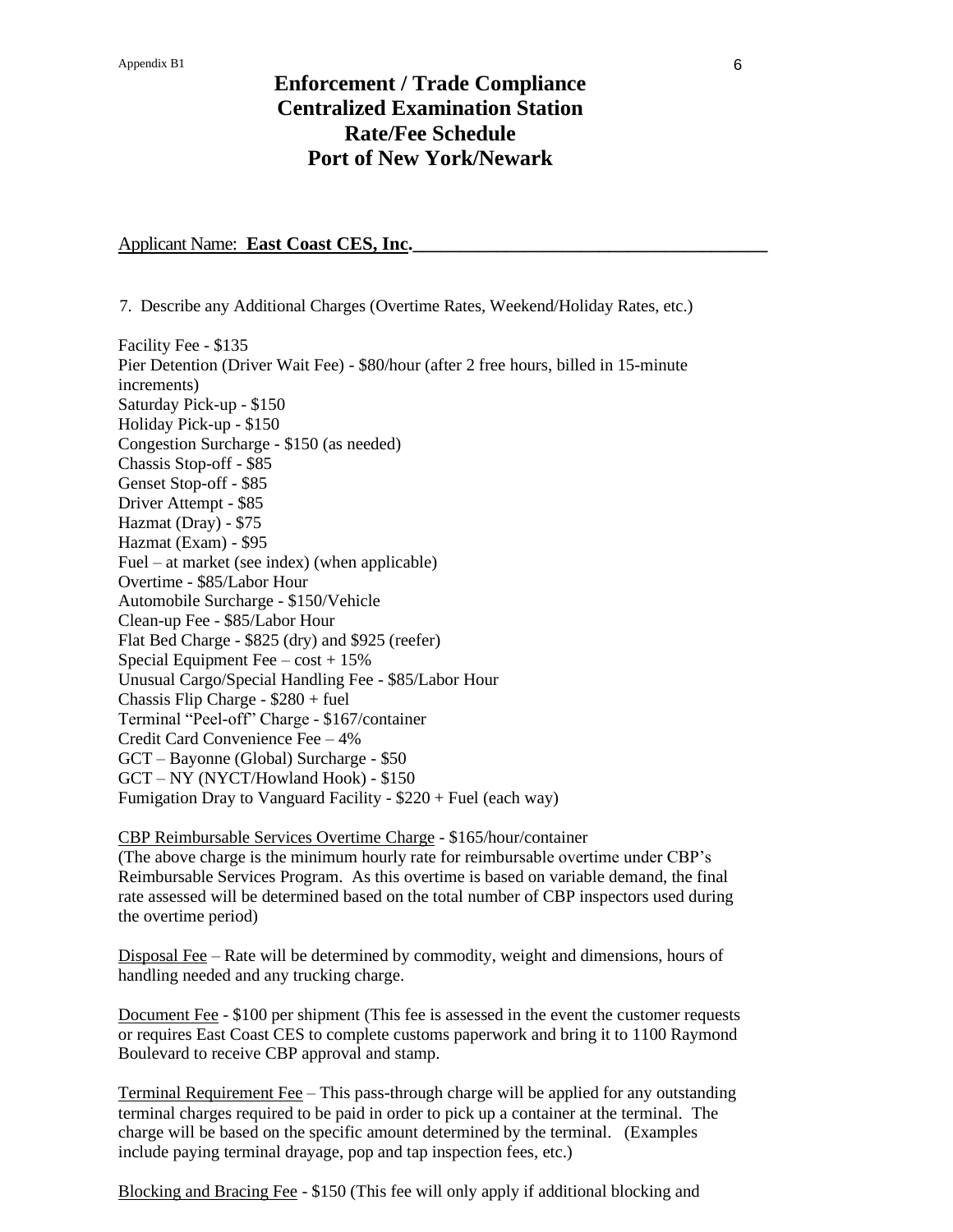bracing is requested or required in order to stabilize the load)

#### Applicant Name: **East Coast CES, Inc.**

Pallet Building Fee - \$25/pallet (This fee will only be applied if East Coast CES is requested by the customer to palletize floor loaded cargo as an additional service)

Supplies Fee – This fee will be applied if any additional supplies are requested or required during the exam process. This charge will be based on the specific amount of the supplies required.

Drayage (for final mile delivery) – This fee will be applied if the Importer of Broker requests East Coast CES/Safeway Trucking to dray container from East Coast CES to the Importers final destination. The charge will be based on the appropriate market rates to the requested place of delivery and the cost of fuel.

8. Describe any Discounts or Rebates

Not Applicable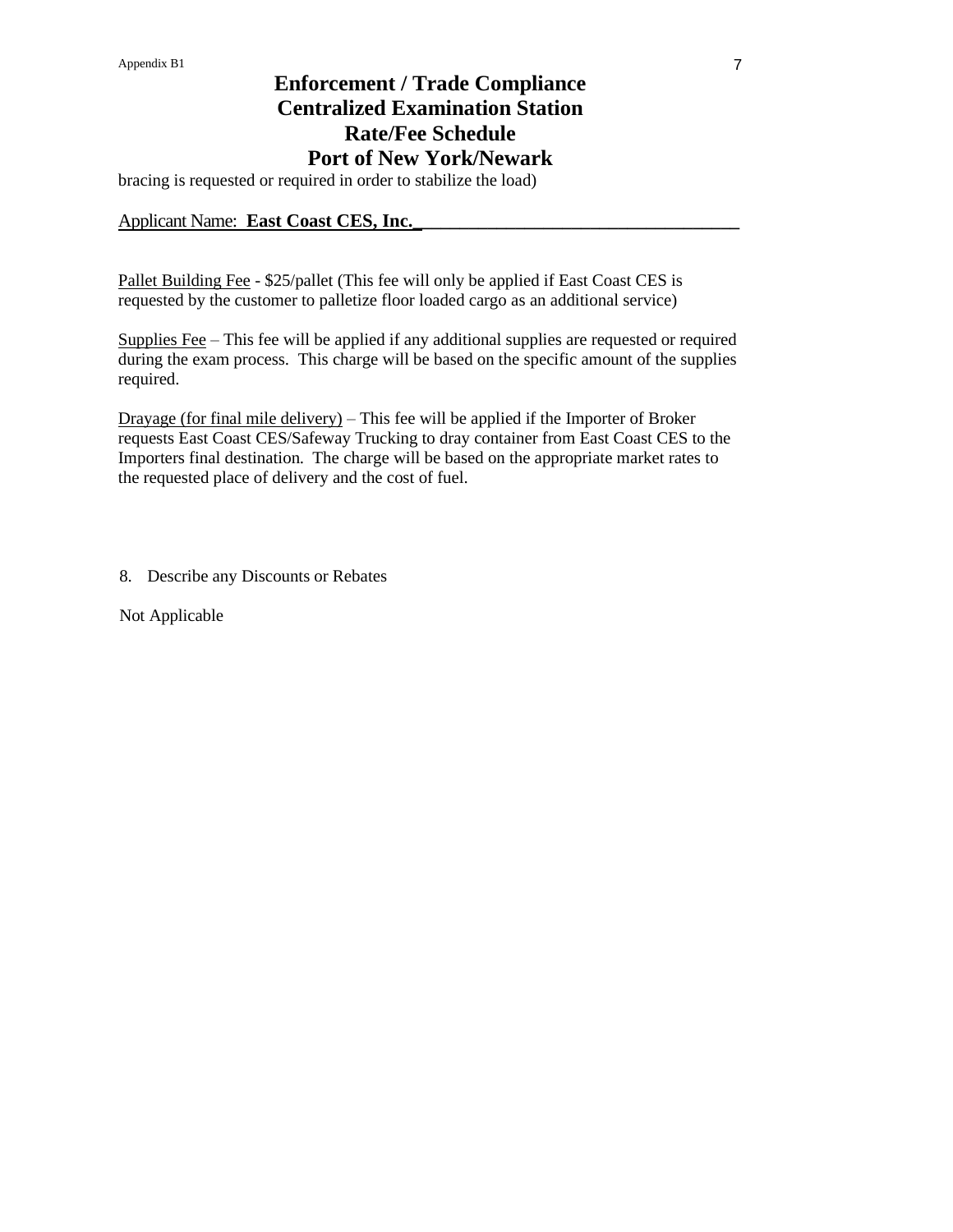### Applicant Name: **East Coast CES, Inc.**

#### **EAST COAST CES Drayage Fuel Surcharge Schedule Based Upon the DOE Weekly On-Highway Diesel Prices for the Central Atlantic PADD**

Transactions that incur a Fuel Surcharge are drayage pickups up at Harbor or Rail Yard or Transfer to CES Facility. The following cost per gallon and corresponding percent fuel surcharge is our basis. This surcharge is not negotiable and may vary weekly. For every five cents increase, the surcharge will increase 0.5%. Please see current fuel price chart below.

| Equal to but less than |         | Surcharge | <b>Equal to but less than</b> | Surcharge |
|------------------------|---------|-----------|-------------------------------|-----------|
| \$2.000                | \$2.049 | 27.0%     | \$3.750<br>\$3.799            | 44.5%     |
| \$2.050                | \$2.099 | 27.5%     | \$3.800<br>\$3.849            | 45.0%     |
| \$2.100                | \$2.149 | 28.0%     | \$3.850<br>\$3.899            | 45.5%     |
| \$2.150                | \$2.199 | 28.5%     | \$3.900<br>\$3.949            | 46.0%     |
| \$2.200                | \$2.249 | 29.0%     | \$3.950<br>\$3.999            | 46.5%     |
| \$2.250                | \$2.299 | 29.5%     | \$4.000<br>\$4.049            | 47.0%     |
| \$2.300                | \$2.349 | 30.0%     | \$4.050<br>\$4.099            | 47.5%     |
| \$2.350                | \$2.399 | 30.5%     | \$4.100<br>\$4.149            | 48.0%     |
| \$2.400                | \$2.449 | 31.0%     | \$4.150<br>\$4.199            | 48.5%     |
| \$2.450                | \$2.499 | 31.5%     | \$4.200<br>\$4.249            | 49.0%     |
| \$2.500                | \$2.549 | 32.0%     | \$4.250<br>\$4.299            | 49.5%     |
| \$2.550                | \$2.599 | 32.5%     | \$4.300<br>\$4.349            | 50.0%     |
| \$2.600                | \$2.649 | 33.0%     | \$4.350<br>\$4.399            | 50.5%     |
| \$2.650                | \$2.699 | 33.5%     | \$4.400<br>\$4.449            | 51.0%     |
| \$2.700                | \$2.749 | 34.0%     | \$4.450<br>\$4.499            | 51.5%     |
| \$2.750                | \$2.799 | 34.5%     | \$4.500<br>\$4.549            | 52.0%     |
| \$2.800                | \$2.849 | 35.0%     | \$4.550<br>\$4.599            | 52.5%     |
| \$2.850                | \$2.899 | 35.5%     | \$4.600<br>\$4.649            | 53.0%     |
| \$2.900                | \$2.949 | 36.0%     | \$4.650<br>\$4.699            | 53.5%     |
| \$2.950                | \$2.999 | 36.5%     | \$4.700<br>\$4.749            | 54.0%     |
| \$3.000                | \$3.049 | 37.0%     | \$4.750<br>\$4.799            | 54.5%     |
| \$3.050                | \$3.099 | 37.5%     | \$4.800<br>\$4.849            | 55.0%     |
| \$3.100                | \$3.149 | 38.0%     | \$4.850<br>\$4.899            | 55.5%     |
| \$3.150                | \$3.199 | 38.5%     | \$4.900<br>\$4.949            | 56.0%     |
| \$3.200                | \$3.249 | 39.0%     | \$4.950<br>\$4.999            | 56.5%     |
| \$3.250                | \$3.299 | 39.5%     | \$5.000<br>\$5.049            | 57.0%     |
| \$3.300                | \$3.349 | 40.0%     | \$5.050<br>\$5.099            | 57.5%     |
| \$3.350                | \$3.399 | 40.5%     | \$5.100<br>\$5.149            | 58.0%     |
| \$3.400                | \$3.449 | 41.0%     | \$5.150<br>\$5.199            | 58.5%     |
| \$3.450                | \$3.499 | 41.5%     | \$5.200<br>\$5.249            | 59.0%     |
| \$3.500                | \$3.549 | 42.0%     | \$5.250<br>\$5.299            | 59.5%     |
| \$3.550                | \$3.599 | 42.5%     | \$5.300<br>\$5.349            | 60.0%     |
| \$3.600                | \$3.649 | 43.0%     | \$5.350<br>\$5.399            | 60.5%     |
| \$3.650                | \$3.699 | 43.5%     | \$5.400<br>\$5.449            | 61.0%     |
| \$3.700                | \$3.749 | 44.0%     | \$5.450<br>\$5.499            | 61.5%     |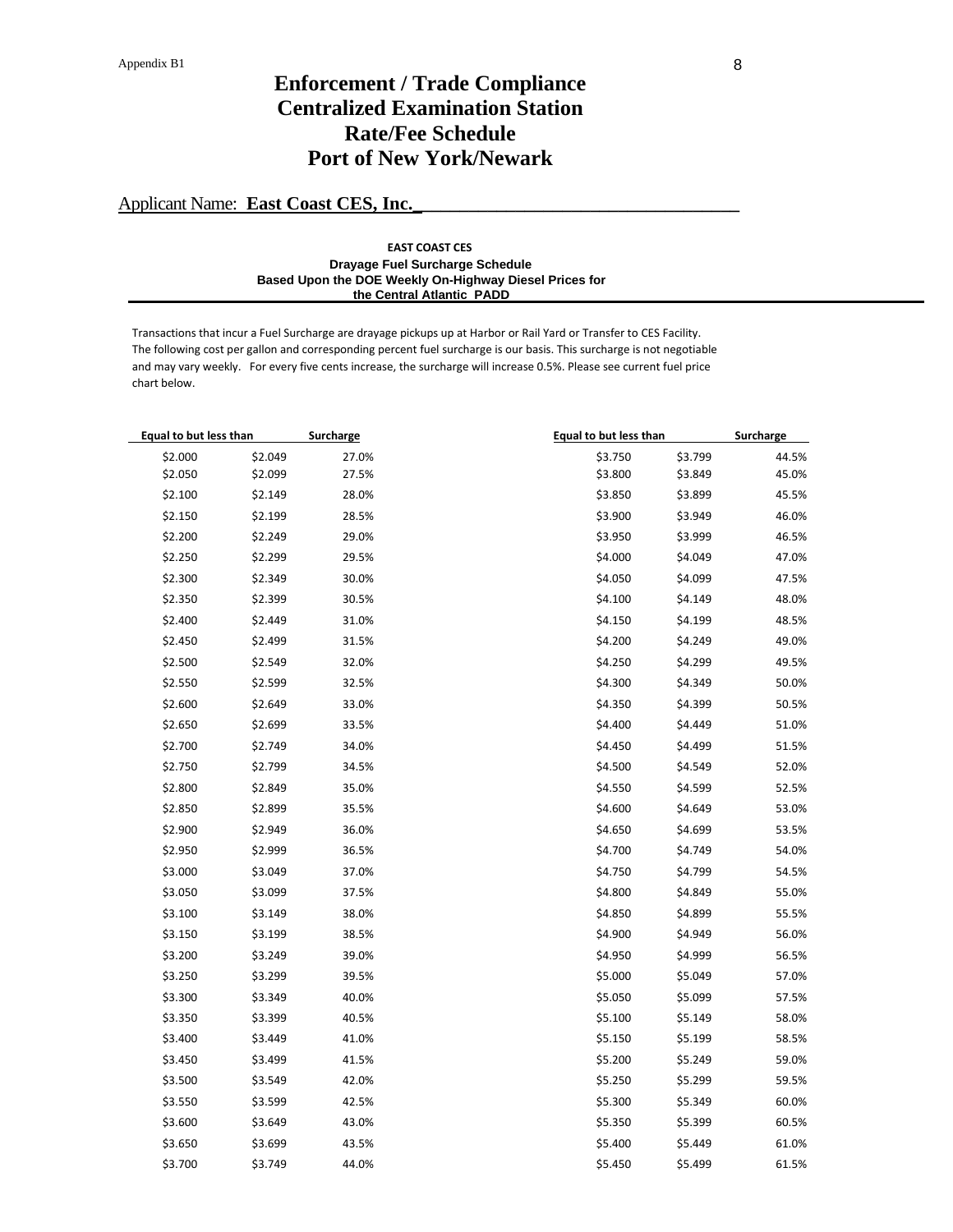### Applicant Name: **East Coast CES, Inc.**

#### *Disclaimers:*

#### *CARGO DAMAGE AND PER DIEM DISCLAIMER:*

East Coast C.E.S., Inc. (ECCES) is not responsible for damage done to cargo or ocean containers during inspection by a government agency. ECCES is not responsible for any per diem charges on containers received for examination, placed on hold, abandoned by beneficial cargo owner (BCO) or seized by a government agency.

Damage noted on devanning of the container will immediately by conveyed to the Customs Broker via email and digital photography. A damage report will be created and all damage noted. There is no additional cost associated with this process.

During the examination process, when we notice damaged cargo or believe that reloading may cause damage, we may notify the broker or importer (with permission from appropriate government agency) to view and/or supervise the claims or reloading process after release from examination.

However, under no circumstances is ECCES responsible for damaged cargo.

\*Unless otherwise specified herein, the term "day" refers to each calendar day. A day will include a partial day. Any fees, charges or calculations of free-time using that term will be calculated accordingly.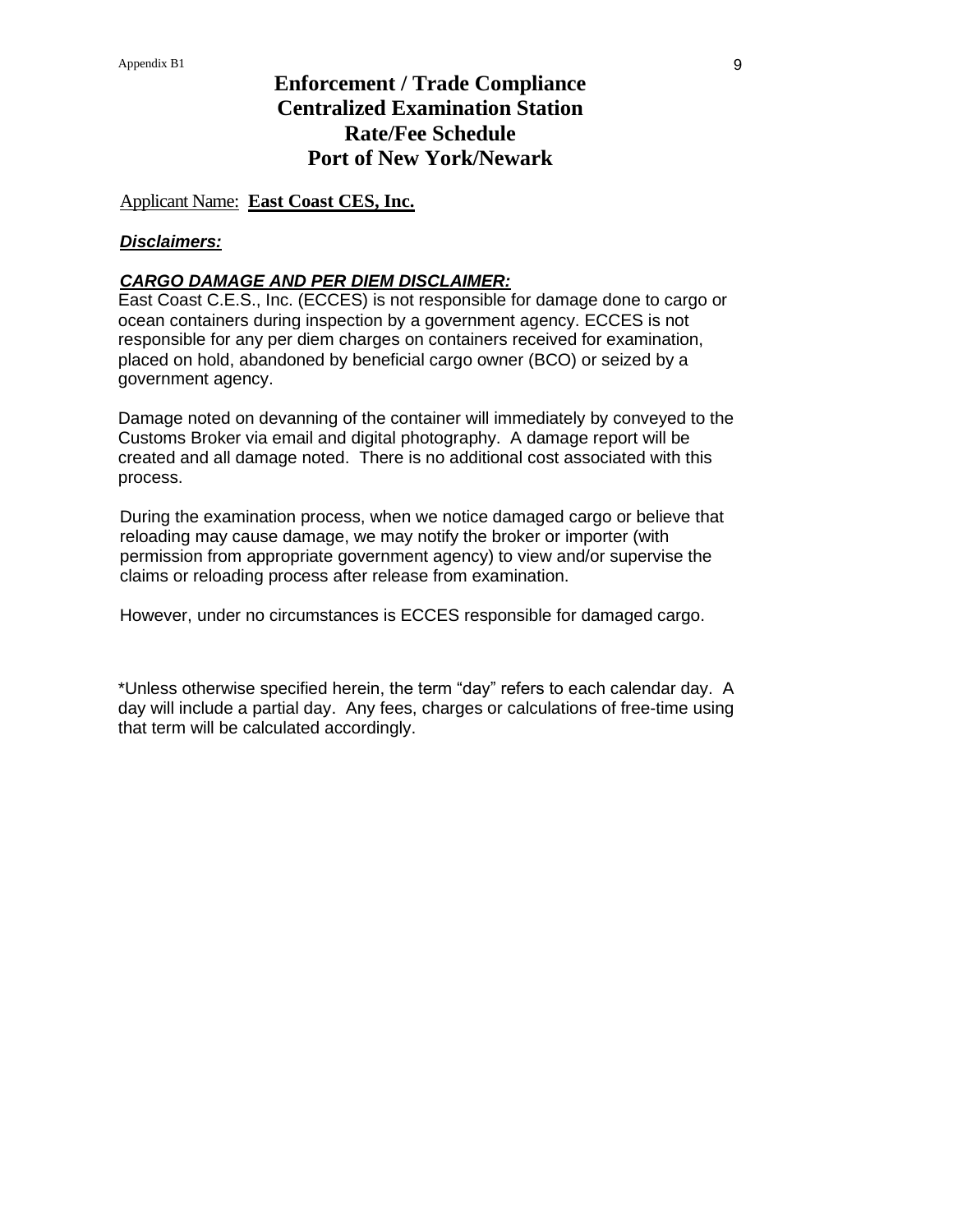### Applicant Name: East Coast CES, Inc.

Applicant must complete this fee schedule in full. Proposed fees may be reported for activities not currently engaged in by the applicant. Fees for full container activities will be rated based on 40' containers. Charges or fees deemed excessive outside the rated fee schedule will be considered in the evaluation process. Applicants are to include any additional charges related to CES operation not specifically listed on this rate schedule. Additional information may be submitted on an attachment provided by the applicant.

#### **Agriculture CES - Full/Partial**

 *Does not include garment on hanger or special commodities*

|                               | 20' Container | <b>40' Container</b> |
|-------------------------------|---------------|----------------------|
| Back-in                       | \$350         | \$350                |
| <b>Back-in Cold Treatment</b> | \$350         | \$350                |
| Minimum Charge – Full Strip   | \$836         | \$1105               |
| Maximum Charge – Full Strip   | \$836         | \$1105               |
| Minimum Charge – Partial      | \$500         | \$500                |

The following are included or additional to the above as indicated. *Check as appropriate, indicate fee:*

| <b>Activity</b>                 | <b>Included</b> | <b>Additional</b> | <b>Additional Fee</b><br>If any              |
|---------------------------------|-----------------|-------------------|----------------------------------------------|
| Gate (Time in and out)          | X               |                   |                                              |
| Back-in                         | X               |                   |                                              |
| Photographs                     | X               |                   |                                              |
| <b>Break seal/Reseal/Record</b> | X               |                   |                                              |
| Strip and Re-stuff              | X               |                   |                                              |
| <b>Inspection Preparation</b>   | X               |                   |                                              |
| Documentation/Administration    | X               |                   |                                              |
| Drayage from POD to CES         |                 | X                 | $$195 +$ fuel for FCL,<br>for LCL see below. |
| Drayage from CES to POD         |                 | X                 | $$195 + fuel for FCL,$<br>for LCL see below. |
| Chassis Usage (Per Day)         |                 | X                 | \$32 per day                                 |

Included in the above are the opening and closing of ALL cartons (FCL only)

For additional cartons, see "Miscellaneous Rates."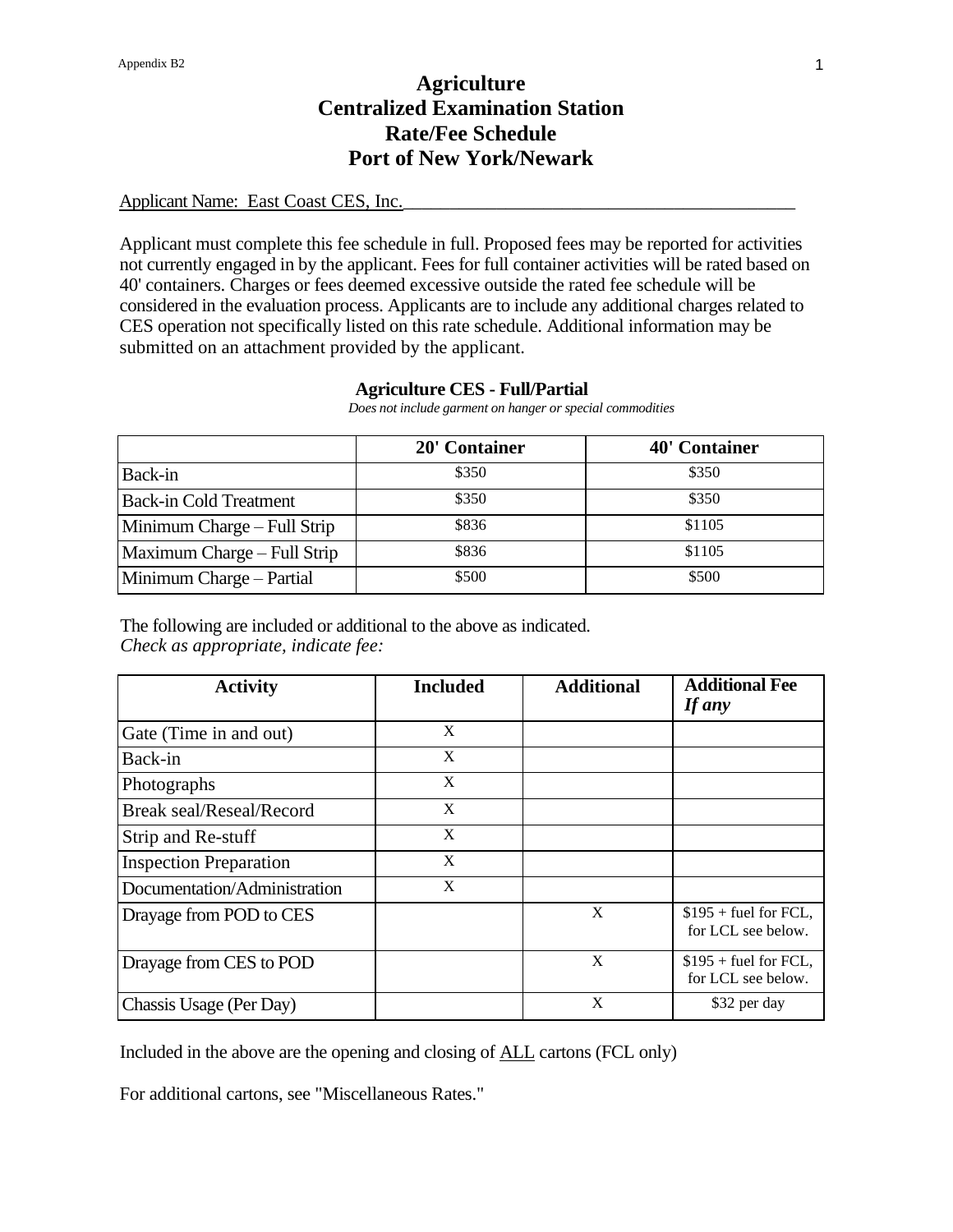Applicant Name: East Coast CES, Inc.

Less than Container (LCL) Exams – \$3.75 CWT (minimum the greater of \$40 per pallet or \$100 per exam) + \$9 per carton opened.

**LCL Exam Transportation -** Charges are based on weight\*. Deficit rating will be used to calculate inbound transportation charges.

|                                         | Min.          | $1,000-$<br>1,999 lbs.      | $2,000-$<br>4,999 lbs.      | $5,000 -$<br>19,999 lbs.    | Over 20,000<br>lbs.         | Max           |
|-----------------------------------------|---------------|-----------------------------|-----------------------------|-----------------------------|-----------------------------|---------------|
| New Jersey<br>$-(75 - mile)$<br>radius) | $$110 + fuel$ | \$7.50 per<br>$CWT + fuel$  | $$6.50$ per<br>$CWT + fuel$ | $$5.75$ per<br>$CWT + fuel$ | $$3.50$ per<br>$CWT + fuel$ | $$699 + fuel$ |
| New York<br>(5 boroughs)                | $$150 + fuel$ | $$8.25$ per<br>$CWT + fuel$ | \$7.00 per<br>$CWT + fuel$  | $$6.05$ per<br>$CWT + fuel$ | \$4.05 per<br>$CWT + fuel$  | $$799 + fuel$ |

\*If actual rate varies from the report weight East Coast CES reserves the right to impose charges based on actual weight.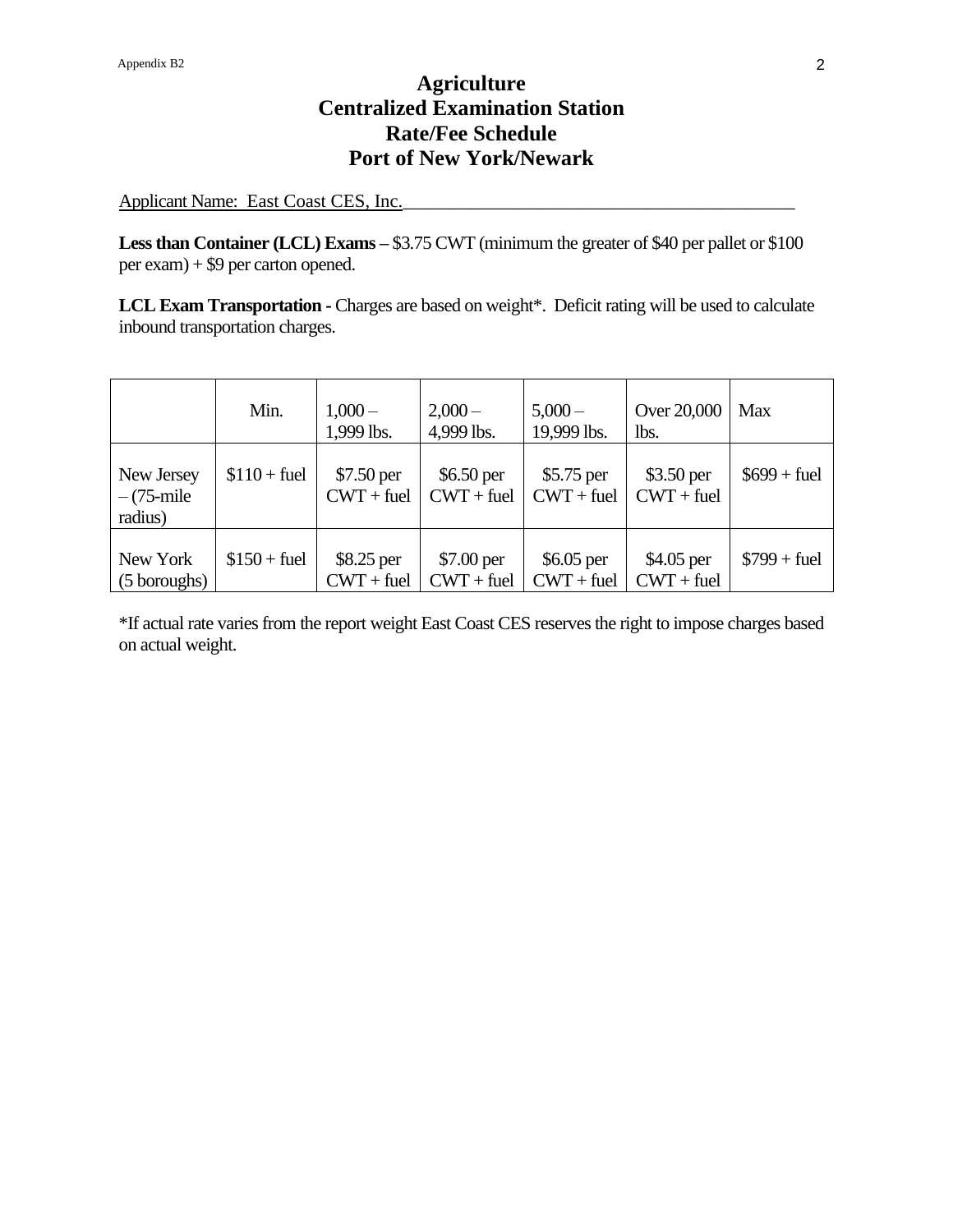Applicant Name: East Coast CES, Inc.

### **Garments on Hanger (GOH)**

|                | 20' Container | 40' Container |
|----------------|---------------|---------------|
| Minimum Charge | \$944         | \$1250        |
| Maximum Charge | \$1470        | \$1690        |

### **Unloading and Re-loading**

Weight Per Piece

| $0-8$ Oz. | $9-16$ Oz. | $17-32$ Oz. | 33-48 Oz. | 49-64 Oz. | $>64$ Oz. |
|-----------|------------|-------------|-----------|-----------|-----------|
| \$0.33    | \$0.33     | \$0.33      | \$0.33    | \$0.33    | \$0.33    |

### **Sorting**

| Weight Per Piece                           |                                            |                                               |                                            |                                             |                                              |  |  |
|--------------------------------------------|--------------------------------------------|-----------------------------------------------|--------------------------------------------|---------------------------------------------|----------------------------------------------|--|--|
| $0-8$ Oz.                                  | $9-16$ Oz.                                 | $17-32$ Oz.                                   | $33-48$ Oz.                                | 49-64 Oz.                                   | $>64$ Oz.                                    |  |  |
| \$85 per labor<br>hour (2 hour<br>minimum) | \$85 per labor<br>hour (2 hour<br>minimum) | \$85 per labor<br>hour $(2 hour)$<br>minimum) | \$85 per labor<br>hour (2 hour<br>minimum) | \$85 per labor<br>hour (2 hour)<br>minimum) | \$85 per labor<br>hour $(2$ hour<br>minimum) |  |  |

Garment on Hanger notes:

- If full container, see "Agriculture CES Full/Partial" for items included in charge.
- If partial container, see "LCL" for items included in charge.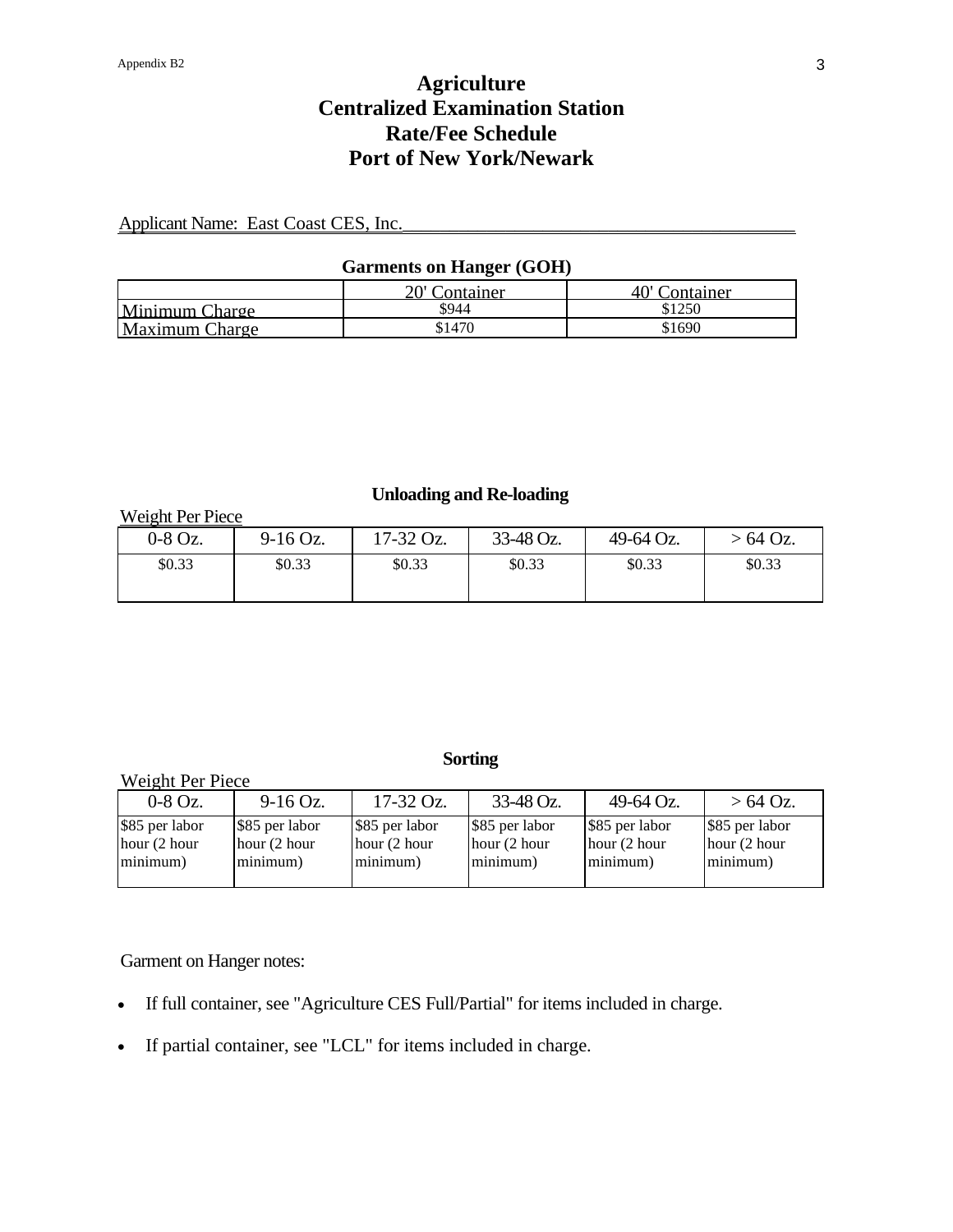Applicant Name: East Coast CES, Inc.

#### **Miscellaneous Fees**

1. Reefer Cargo Storage

| 40' Full Container with Gen. Set                                      | $$135/day$ (over 5 days $$245/day$ )               |
|-----------------------------------------------------------------------|----------------------------------------------------|
| 40' Full Container without Gen. Set \$135/day (over 5 days \$245/day) |                                                    |
| Fuel                                                                  | Market Rate plus \$25 admin                        |
| LCL                                                                   | $$135/day$ (over 5 days $$245/day$ )               |
| Reefer Monitoring                                                     | $$40$ /day                                         |
| Cold Treatment Storage (Pre-pass)                                     | $$135/day$ (over 5 days $$245/day$ ) + \$40 Reefer |
|                                                                       | Monitoring (NO FREE TIME)                          |

## 2. Opening and Closing Charge for Examination

*See "Agriculture Full/Partial" for number included in Basic Rate*

|         | Carton | Crate | Lift van | Bag | Bale | Drum | Pallet |
|---------|--------|-------|----------|-----|------|------|--------|
| Minimum | N/A    | N/A   | N/A      | N/A | N/A  | N/A  | N/A    |
| Maximum | N/A    | N/A   | N/A      | N/A | N/A  | N/A  | N/A    |

3. Sorting/Segregation

Cost per Labor Hour: \$85 per labor hour

### 4. Free Time After Initial Examination by CBP

| 40'<br>Full<br>Container | $20^{\circ}$<br>Full<br>Container | LCL        | 40'<br>Reefer<br>Container | 20'<br>Reefer<br>Container | LCL<br>Reefer | <b>LCL</b><br><b>GOH</b> |
|--------------------------|-----------------------------------|------------|----------------------------|----------------------------|---------------|--------------------------|
| 3 business               | 3 business                        | 3 business | 2 business                 | 2 business                 | 2 business    | 2 business               |
| days                     | days                              | days       | days                       | days                       | days          | days                     |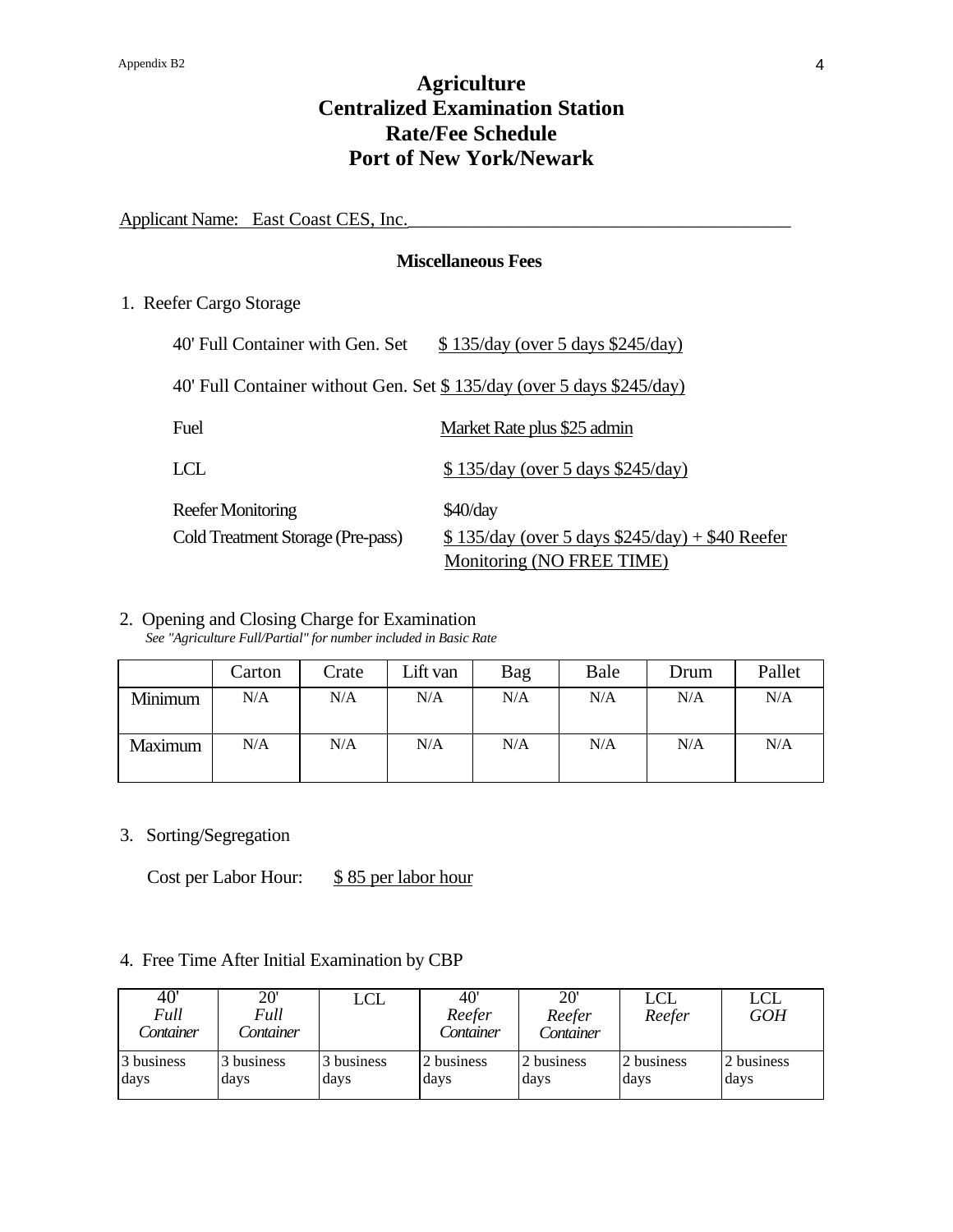Applicant Name: East Coast CES, Inc.

| 5. Storage Charges Per Day After Free Time                            |                                    |
|-----------------------------------------------------------------------|------------------------------------|
| Full Container (Dry Cargo): (20'/40')                                 | $$135/Day$ (over 5 days \$245/day) |
| LCL (Dry Cargo) per B/L:                                              | $$135/Day$ (over 5 days \$245/day) |
| Refrigerated Cargo:                                                   |                                    |
| 40' Full Container with Gen. Set                                      | $$135/Day$ (over 5 days \$245/day) |
| 40' Full Container without Gen. Set \$135/Day (over 5 days \$245/day) |                                    |
| Fuel                                                                  | Market plus \$25 admin             |
| Reefer Monitoring                                                     | $$40$ /day                         |
|                                                                       | $$135/Day$ (over 5 days \$245/day) |

5. Shipment on Government Hold Storage Fee:

| Full Container (Dry Cargo): (20'/40')                                 | $$135/Day$ (over 5 days $$245/day$ ) |
|-----------------------------------------------------------------------|--------------------------------------|
| LCL (Dry Cargo) per B/L:                                              | $$135/Day$ (over 5 days $$245/day$ ) |
| Refrigerated Cargo:                                                   |                                      |
| 40' Full Container with Gen. Set                                      | $$135/Day$ (over 5 days $$245/day$ ) |
| 40' Full Container without Gen. Set \$135/Day (over 5 days \$245/day) |                                      |
| Fuel                                                                  | Market plus \$25 admin               |
| LCL.                                                                  | $$135/Day$ (over 5 days $$245/day$ ) |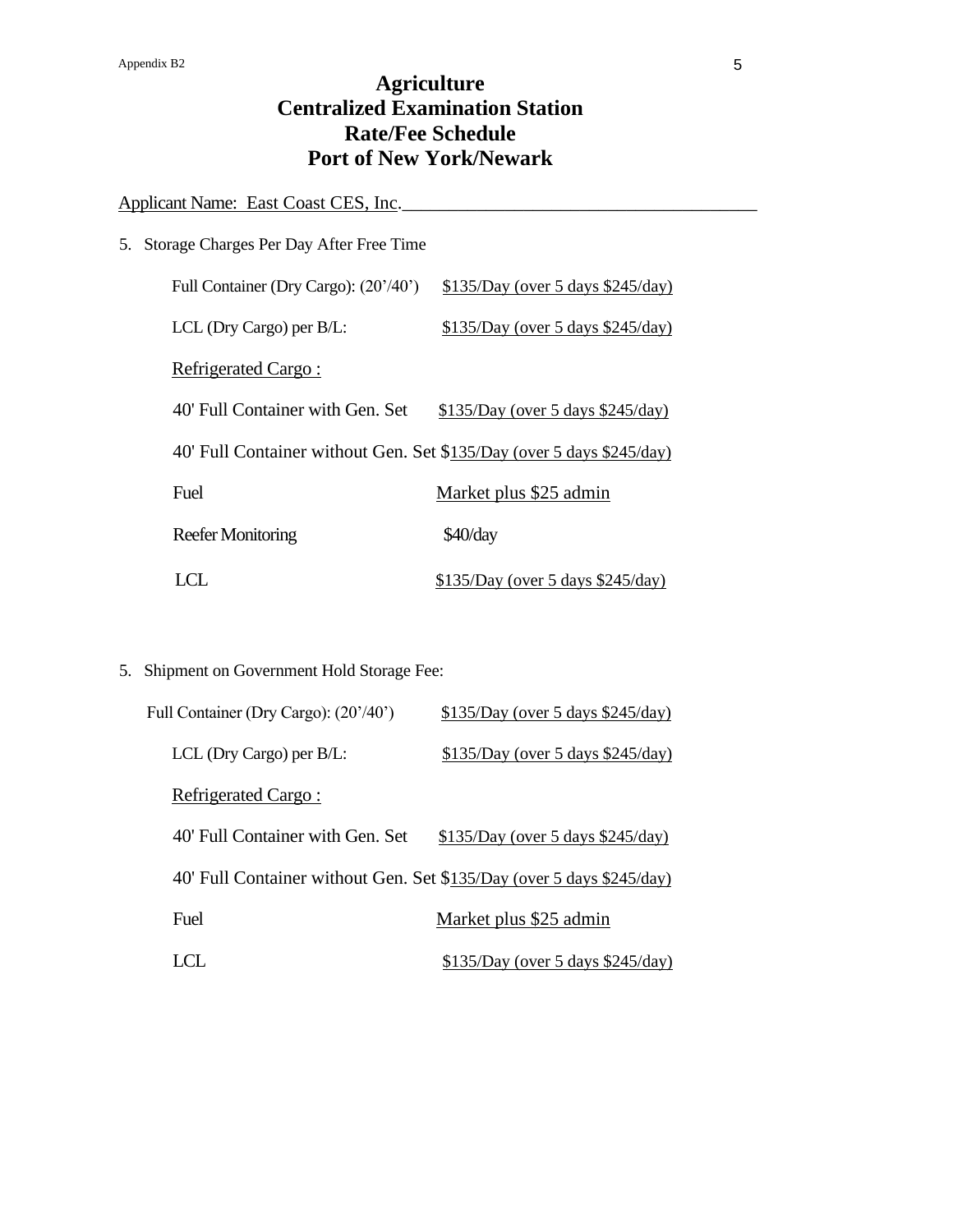Applicant Name: East Coast CES, Inc.

7. Describe any Additional Charges (Overtime Rates, Weekend/Holiday Rates, etc.)

Facility Fee - \$135 Pier Detention (Driver Wait Fee) - \$80/hour (after 2 free hours, billed in 15-minute increments) Saturday Pick-up - \$150 Holiday Pick-up - \$150 Congestion Surcharge - \$150 (as needed) Chassis Stop-off - \$85 Genset Stop-off - \$85 Driver Attempt - \$85 Hazmat (Dray) - \$75 Hazmat (Exam) - \$95 Fuel – at market (see index) (when applicable) Overtime - \$85/Labor Hour Automobile Surcharge - \$150/Vehicle Clean-up Fee - \$85/Labor Hour Flat Bed Charge - \$825 (dry) and \$925 (reefer) Special Equipment Fee –  $cost + 15\%$ Unusual Cargo/Special Handling Fee - \$85/Labor Hour Chassis Flip Charge - \$280 + fuel Terminal "Peel-off" Charge - \$167/container Credit Card Convenience Fee – 4% GCT – Bayonne (Global) Surcharge - \$50 GCT – NY (NYCT/Howland Hook) - \$150 Fumigation Dray to Vanguard Facility - \$220 + Fuel (each way)

CBP Reimbursable Services Overtime Charge - \$165/hour/container (The above charge is the minimum hourly rate for reimbursable overtime under CBP's Reimbursable Services Program. As this overtime is based on variable demand, the final rate assessed will be determined based on the total number of CBP inspectors used during the overtime period)

Disposal Fee – Rate will be determined by commodity, weight and dimensions, hours of handling needed and any trucking charge.

Document Fee - \$100 per shipment (This fee is assessed in the event the customer requests or requires East Coast CES to complete customs paperwork and bring it to 1100 Raymond Boulevard to receive CBP approval and stamp.

Terminal Requirement Fee – This pass-through charge will be applied for any outstanding terminal charges required to be paid in order to pick up a container at the terminal. The charge will be based on the specific amount determined by the terminal. (Examples include paying terminal drayage, pop and tap inspection fees, etc.)

Blocking and Bracing Fee - \$150 (This fee will only apply if additional blocking and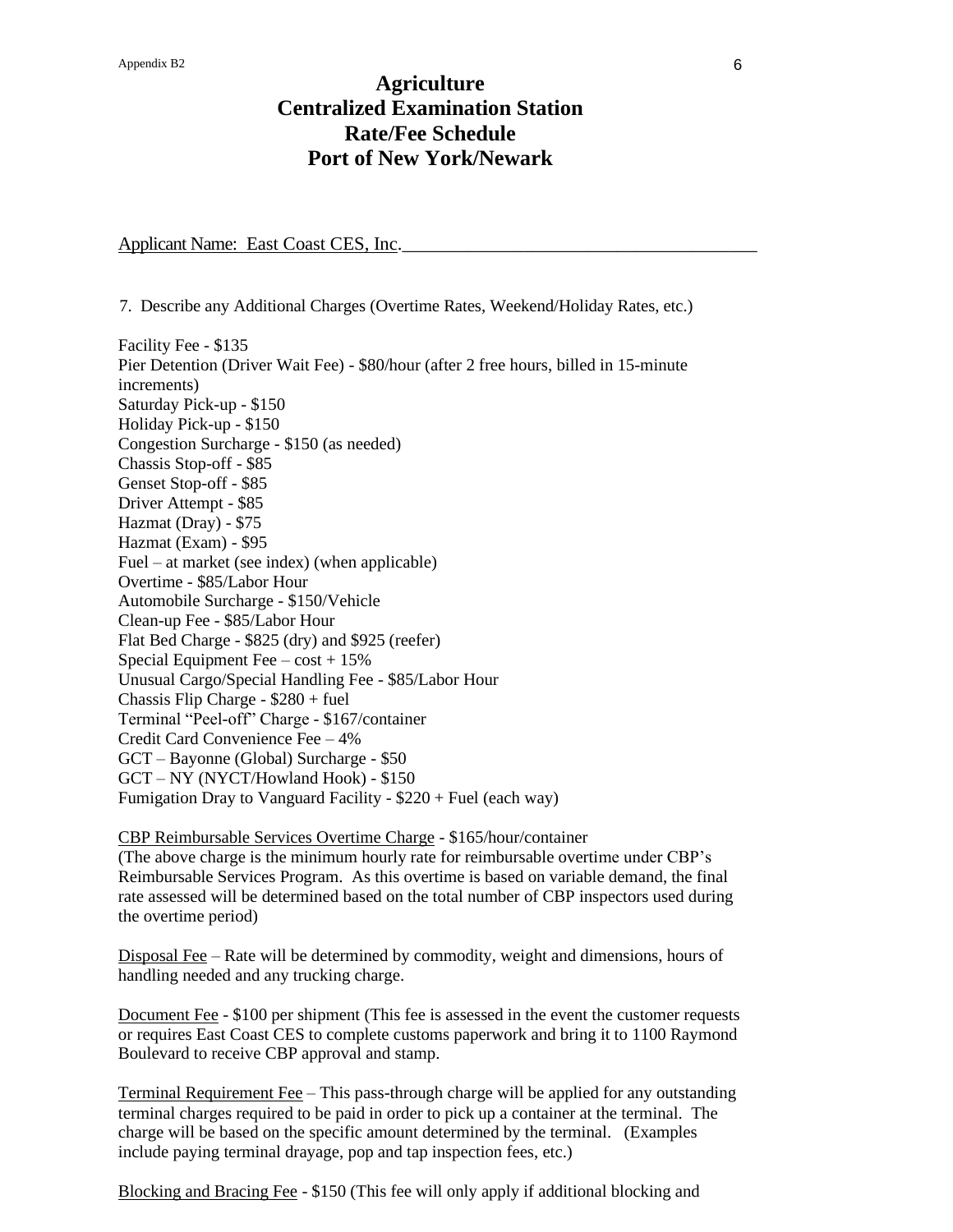bracing is requested or required in order to stabilize the load)

Applicant Name: East Coast CES, Inc.

Pallet Building Fee - \$25/pallet (This fee will only be applied if East Coast CES is requested by the customer to palletize floor loaded cargo as an additional service)

Supplies Fee – This fee will be applied if any additional supplies are requested or required during the exam process. This charge will be based on the specific amount of the supplies required.

Drayage (for final mile delivery) – This fee will be applied if the Importer of Broker requests East Coast CES/Safeway Trucking to dray container from East Coast CES to the Importers final destination. The charge will be based on the appropriate market rates to the requested place of delivery and the cost of fuel.

8. Describe any Discounts or Rebates

Not Applicable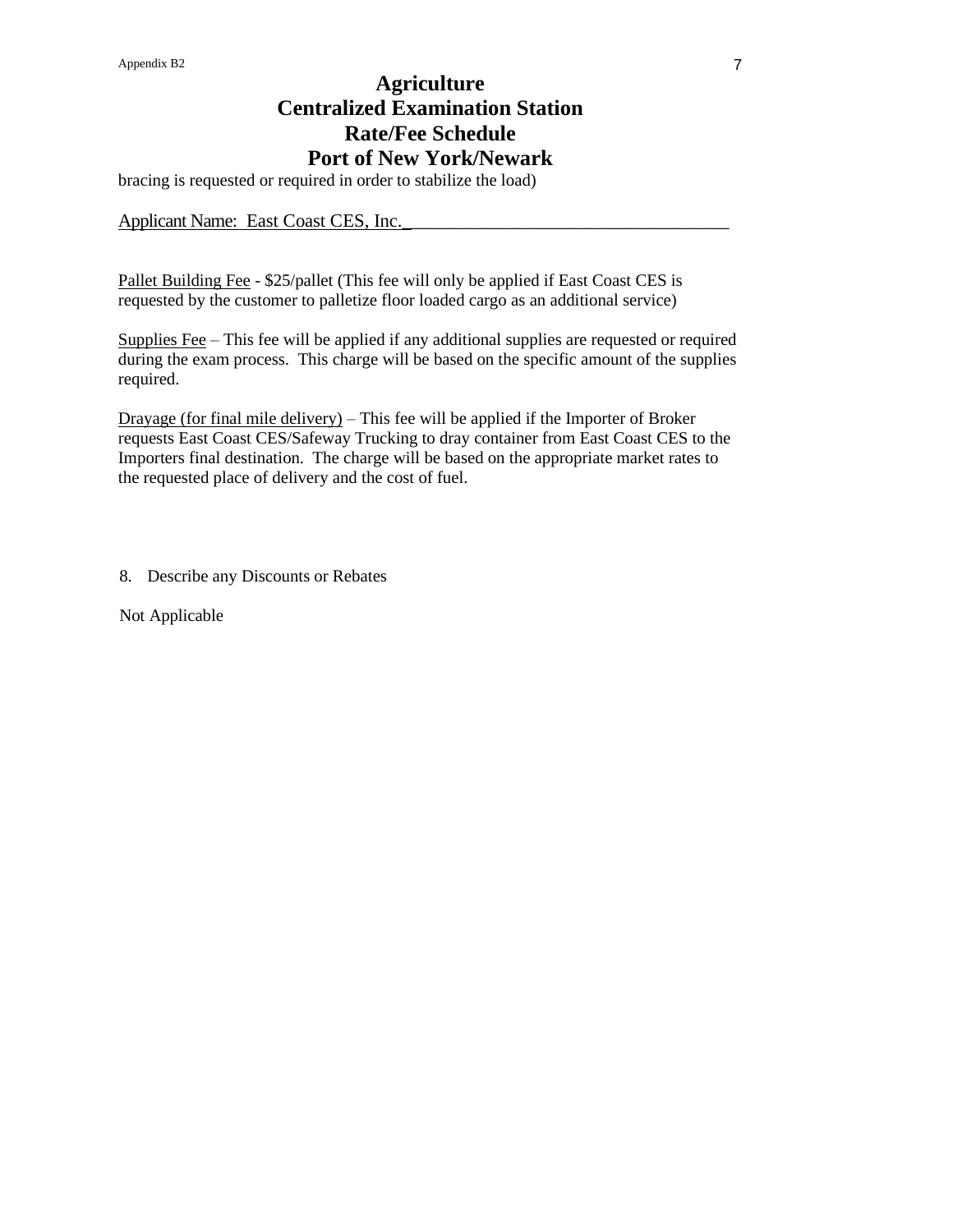Applicant Name: East Coast CES, Inc.

#### **EAST COAST CES Drayage Fuel Surcharge Schedule Based Upon the DOE Weekly On-Highway Diesel Prices for the Central Atlantic PADD**

Transactions that incur a Fuel Surcharge are drayage pickups up at Harbor or Rail Yard or Transfer to CES Facility. The following cost per gallon and corresponding percent fuel surcharge is our basis. This surcharge is not negotiable and may vary weekly. For every five cents increase, the surcharge will increase 0.5%. Please see current fuel price chart below.

| Equal to but less than |         | Surcharge | <b>Equal to but less than</b> | Surcharge |
|------------------------|---------|-----------|-------------------------------|-----------|
| \$2.000                | \$2.049 | 27.0%     | \$3.750<br>\$3.799            | 44.5%     |
| \$2.050                | \$2.099 | 27.5%     | \$3.800<br>\$3.849            | 45.0%     |
| \$2.100                | \$2.149 | 28.0%     | \$3.850<br>\$3.899            | 45.5%     |
| \$2.150                | \$2.199 | 28.5%     | \$3.900<br>\$3.949            | 46.0%     |
| \$2.200                | \$2.249 | 29.0%     | \$3.950<br>\$3.999            | 46.5%     |
| \$2.250                | \$2.299 | 29.5%     | \$4.000<br>\$4.049            | 47.0%     |
| \$2.300                | \$2.349 | 30.0%     | \$4.050<br>\$4.099            | 47.5%     |
| \$2.350                | \$2.399 | 30.5%     | \$4.100<br>\$4.149            | 48.0%     |
| \$2.400                | \$2.449 | 31.0%     | \$4.150<br>\$4.199            | 48.5%     |
| \$2.450                | \$2.499 | 31.5%     | \$4.200<br>\$4.249            | 49.0%     |
| \$2.500                | \$2.549 | 32.0%     | \$4.250<br>\$4.299            | 49.5%     |
| \$2.550                | \$2.599 | 32.5%     | \$4.300<br>\$4.349            | 50.0%     |
| \$2.600                | \$2.649 | 33.0%     | \$4.350<br>\$4.399            | 50.5%     |
| \$2.650                | \$2.699 | 33.5%     | \$4.400<br>\$4.449            | 51.0%     |
| \$2.700                | \$2.749 | 34.0%     | \$4.450<br>\$4.499            | 51.5%     |
| \$2.750                | \$2.799 | 34.5%     | \$4.500<br>\$4.549            | 52.0%     |
| \$2.800                | \$2.849 | 35.0%     | \$4.550<br>\$4.599            | 52.5%     |
| \$2.850                | \$2.899 | 35.5%     | \$4.600<br>\$4.649            | 53.0%     |
| \$2.900                | \$2.949 | 36.0%     | \$4.650<br>\$4.699            | 53.5%     |
| \$2.950                | \$2.999 | 36.5%     | \$4.700<br>\$4.749            | 54.0%     |
| \$3.000                | \$3.049 | 37.0%     | \$4.750<br>\$4.799            | 54.5%     |
| \$3.050                | \$3.099 | 37.5%     | \$4.800<br>\$4.849            | 55.0%     |
| \$3.100                | \$3.149 | 38.0%     | \$4.850<br>\$4.899            | 55.5%     |
| \$3.150                | \$3.199 | 38.5%     | \$4.900<br>\$4.949            | 56.0%     |
| \$3.200                | \$3.249 | 39.0%     | \$4.950<br>\$4.999            | 56.5%     |
| \$3.250                | \$3.299 | 39.5%     | \$5.000<br>\$5.049            | 57.0%     |
| \$3.300                | \$3.349 | 40.0%     | \$5.050<br>\$5.099            | 57.5%     |
| \$3.350                | \$3.399 | 40.5%     | \$5.100<br>\$5.149            | 58.0%     |
| \$3.400                | \$3.449 | 41.0%     | \$5.150<br>\$5.199            | 58.5%     |
| \$3.450                | \$3.499 | 41.5%     | \$5.200<br>\$5.249            | 59.0%     |
| \$3.500                | \$3.549 | 42.0%     | \$5.250<br>\$5.299            | 59.5%     |
| \$3.550                | \$3.599 | 42.5%     | \$5.300<br>\$5.349            | 60.0%     |
| \$3.600                | \$3.649 | 43.0%     | \$5.350<br>\$5.399            | 60.5%     |
| \$3.650                | \$3.699 | 43.5%     | \$5.400<br>\$5.449            | 61.0%     |
| \$3.700                | \$3.749 | 44.0%     | \$5.450<br>\$5.499            | 61.5%     |